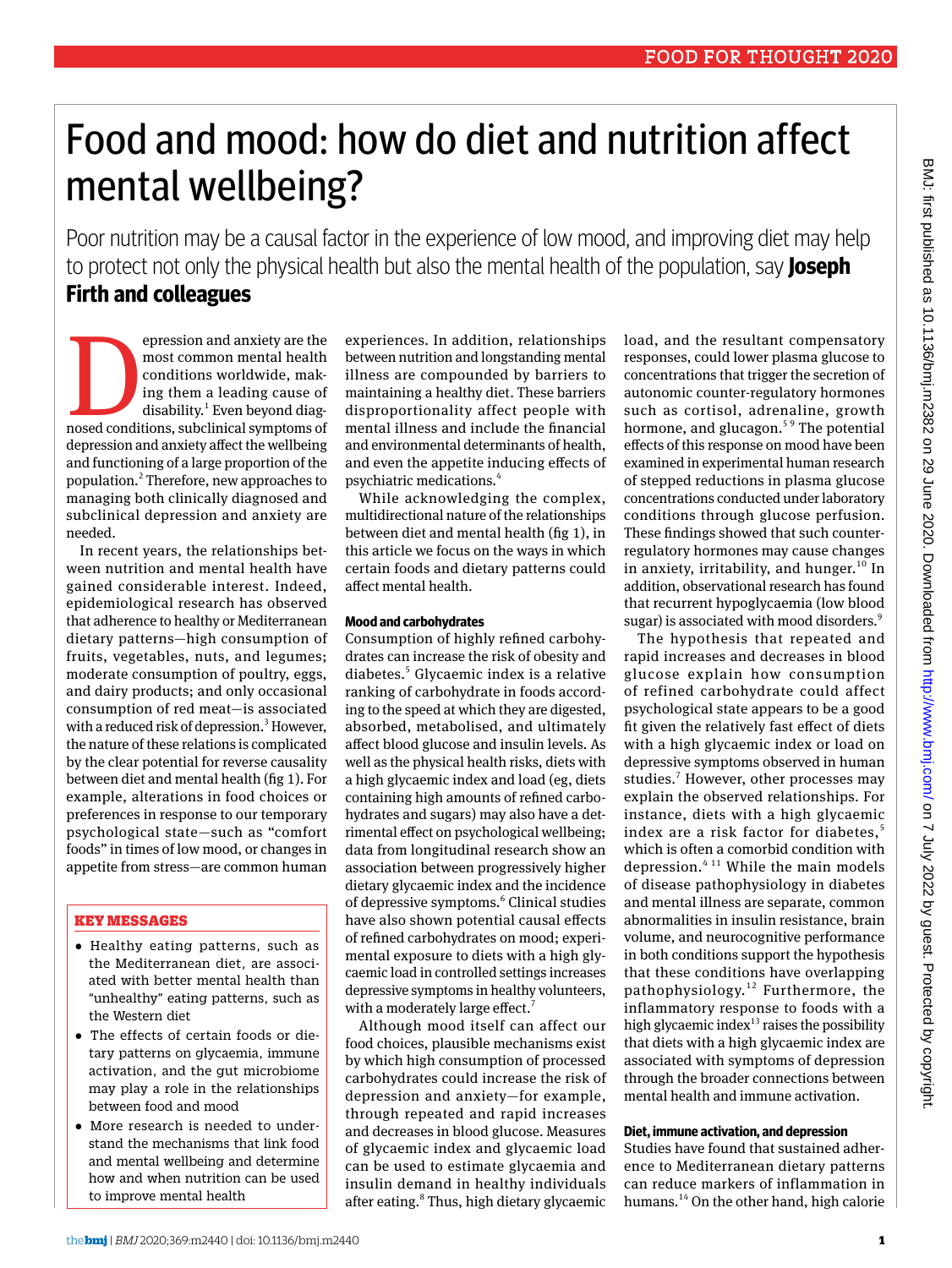



meals rich in saturated fat appear to stimulate immune activation.<sup>13 15</sup> Indeed, the inflammatory effects of a diet high in calories and saturated fat have been proposed as one mechanism through which the Western diet may have detrimental effects on brain health, including cognitive decline, hippocampal dysfunction, and damage to the blood-brain barrier.<sup>15</sup> Since various mental health conditions, including mood disorders, have been linked to heightened inflammation, $16$  this mechanism also presents a pathway through which poor diet could increase the risk of depression. This hypothesis is supported by observational studies which have shown that people with depression score significantly higher on measures of "dietary inflammation,"<sup>317</sup> characterised by a greater consumption of foods that are associated with inflammation (eg, trans fats and refined carbohydrates) and lower intakes of nutritional foods, which are thought to have antiinflammatory properties (eg, omega-3 fats). However, the causal roles of dietary inflammation in mental health have not yet been established.

Nonetheless, randomised controlled trials of anti-inflammatory agents (eg, cytokine inhibitors and non-steroidal anti-inflammatory drugs) have found that these agents can significantly reduce depressive symptoms.<sup>18</sup> Specific nutritional components (eg, polyphenols and polyunsaturated fats) and general dietary patterns (eg, consumption of a Mediterranean diet) may also have antiinflammatory effects,  $141920$  which raises the possibility that certain foods could relieve or prevent depressive symptoms associated with heightened inflammatory status.<sup>21</sup> A recent study provides preliminary support for this possibility.<sup>20</sup> The study shows that medications that stimulate inflammation typically induce depressive states in

people treated, and that giving omega-3 fatty acids, which have anti-inflammatory properties, before the medication seems to prevent the onset of cytokine induced depression.<sup>20</sup>

However, the complexity of the hypothesised three way relation between diet, inflammation, and depression is compounded by several important modifiers. For example, recent clinical research has observed that stressors experienced the previous day, or a personal history of major depressive disorders, may cancel out the beneficial effects of healthy food choices on inflammation and mood.<sup>22</sup> Furthermore, as heightened inflammation occurs in only some clinically depressed individuals, antiinflammatory interventions may only benefit certain people characterised by an "inflammatory phenotype," or those with comorbid inflammatory conditions.<sup>18</sup> Further interventional research is needed to establish if improvements in immune regulation, induced by diet, can reduce depressive symptoms in those affected by inflammatory conditions.

#### **Brain, gut microbiome, and mood**

A more recent explanation for the way in which our food may affect our mental wellbeing is the effect of dietary patterns on the gut microbiome—a broad term that refers to the trillions of microbial organisms, including bacteria, viruses, and archaea, living in the human gut. The gut microbiome interacts with the brain in bidirectional ways using neural, inflammatory, and hormonal signalling pathways.<sup>23</sup> The role of altered interactions between the brain and gut microbiome on mental health has been proposed on the basis of the following evidence: emotion-like behaviour in rodents changes with changes in the gut microbiome,<sup>24</sup> major depressive disorder

in humans is associated with alterations of the gut microbiome, $25$  and transfer of faecal gut microbiota from humans with depression into rodents appears to induce animal behaviours that are hypothesised to indicate depression-like states.<sup>25 26</sup> Such findings suggest a role of altered neuroactive microbial metabolites in depressive symptoms.

In addition to genetic factors and exposure to antibiotics, diet is a potentially modifiable determinant of the diversity, relative abundance, and functionality of the gut microbiome throughout life. For instance, the neurocognitive effects of the Western diet, and the possible mediating role of low grade systemic immune activation (as discussed above) may result from a compromised mucus layer with or without increased epithelial permeability. Such a decrease in the function of the gut barrier is sometimes referred to as a "leaky gut" and has been linked to an "unhealthy" gut microbiome resulting from a diet low in fibre and high in saturated fats, refined sugars, and artificial sweeteners.<sup>15 23 27</sup> Conversely, the consumption of a diet high in fibres, polyphenols, and unsaturated fatty acids (as found in a Mediterranean diet) can promote gut microbial taxa which can metabolise these food sources into anti-inflammatory metabolites,  $15 28$  such as short chain fatty acids, while lowering the production of secondary bile acids and p-cresol. Moreover, a recent study found that the ingestion of probiotics by healthy individuals, which theoretically target the gut microbiome, can alter the brain's response to a task that requires emotional attention $^{29}$  and may even reduce symptoms of depression.<sup>30</sup> When viewed together, these studies provide promising evidence supporting a role of the gut microbiome in modulating processes that regulate emotion in the human brain. However, no causal relationship between specific microbes, or their metabolites, and complex human emotions has been established so far. Furthermore, whether changes to the gut microbiome induced by diet can affect depressive symptoms or clinical depressive disorders, and the time in which this could feasibly occur, remains to be shown.

#### **Priorities and next steps**

In moving forward within this active field of research, it is firstly important not to lose sight of the wood for the trees—that is, become too focused on the details and not pay attention to the bigger questions. Whereas discovering the anti-inflammatory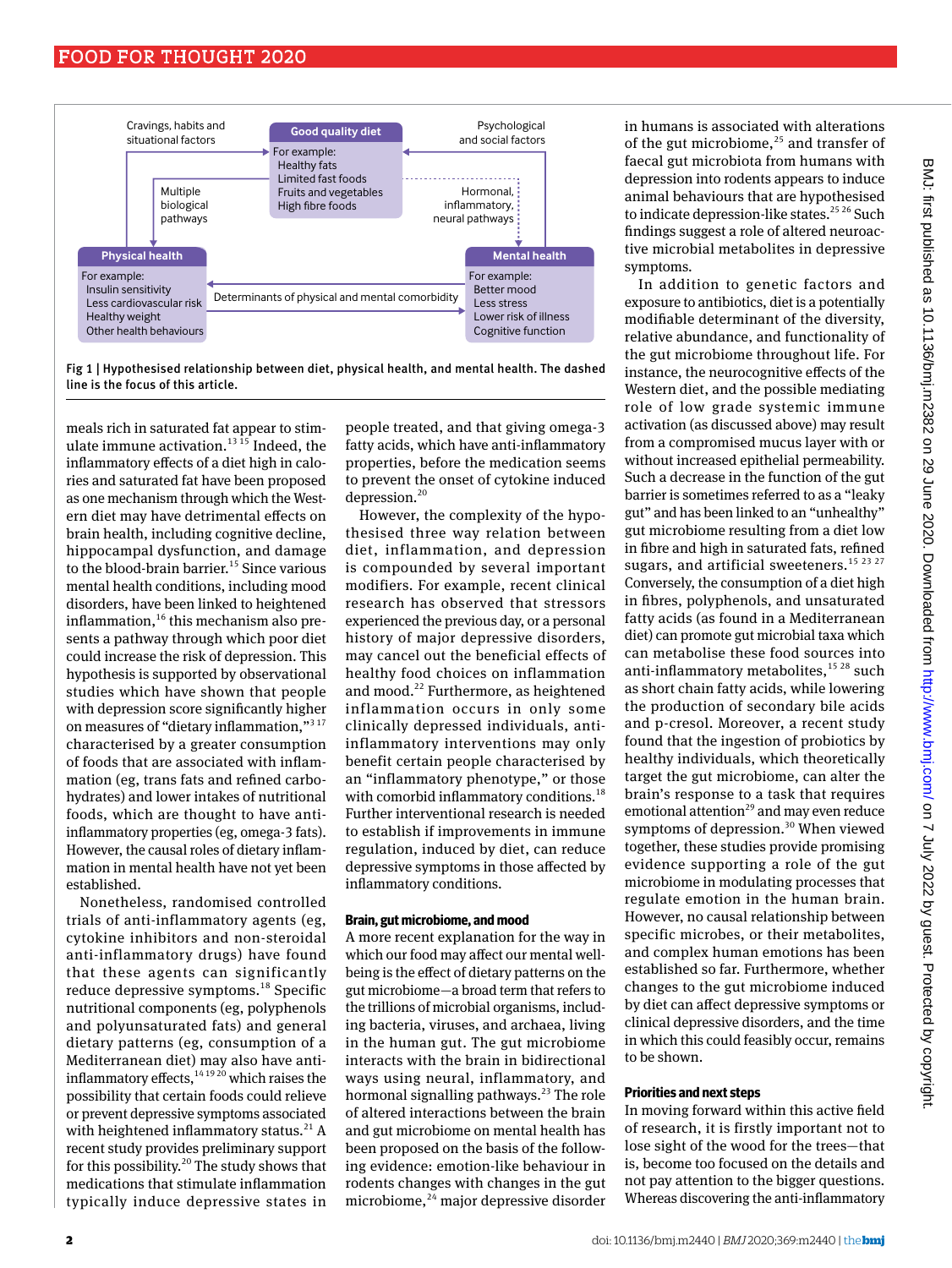properties of a single nutrient or uncovering the subtleties of interactions between the gut and the brain may shed new light on how food may influence mood, it is important not to neglect the existing knowledge on other ways diet may affect mental health. For example, the later consequences of a poor diet include obesity and diabetes, which have already been shown to be associated with poorer mental health.11 31-33 A full discussion of the effect of these comorbidities is beyond the scope of our article (see fig 1), but it is important to acknowledge that developing public health initiatives that effectively tackle the established risk factors of physical and mental comorbidities is a priority for improving population health.

Further work is needed to improve our understanding of the complex pathways through which diet and nutrition can influence the brain. Such knowledge could lead to investigations of targeted, even personalised, interventions to improve mood, anxiety, or other symptoms through nutritional approaches. However, these possibilities are speculative at the moment, and more interventional research is needed to establish if, how, and when dietary interventions can be used to prevent mental illness or reduce symptoms in those living with such conditions. Of note, a recent large clinical trial found no significant benefits of a behavioural intervention promoting a Mediterranean diet for adults with subclinical depressive symptoms.<sup>34</sup> On the other hand, several recent smaller trials in individuals with current depression observed moderately large improvements from interventions based on the Mediterranean diet.<sup>35-37</sup> Such results, however, must be considered within the context of the effect of people's expectations, particularly given that individuals' beliefs about the quality of their food or diet may also have a marked effect on their sense of overall health and wellbeing.<sup>38</sup> Nonetheless, even aside from psychological effects, consideration of dietary factors within mental healthcare may help improve physical health outcomes, given the higher rates of cardiometabolic diseases observed in people with mental illness. $33$ 

At the same time, it is important to be remember that the causes of mental illness are many and varied, and they will often present and persist independently of nutrition and diet. Thus, the increased understanding of potential connections between food and mental wellbeing should never be used to support automatic assumptions, or stigmatisation, about an individual's dietary choices and their mental health. Indeed, such stigmatisation could be itself be a casual pathway to increasing the risk of poorer mental health. Nonetheless, a promising message for public health and clinical settings is emerging from the ongoing research. This message supports the idea that creating environments and developing measures that promote healthy, nutritious diets, while decreasing the consumption of highly processed and refined "junk" foods may provide benefits even beyond the well known effects on physical health, including improved psychological wellbeing.

Contributors and sources: JF has expertise in the interaction between physical and mental health, particularly the role of lifestyle and behavioural health factors in mental health promotion. JEG's area of expertise is the study of the relationship between sleep duration, nutrition, psychiatric disorders, and cardiometabolic diseases. AB leads research investigating the molecular mechanisms underlying the effect of stress and inflammation on human hippocampal neurogenesis, and how nutritional components and their metabolites can prevent changes induced by those conditions. REW has expertise in genetic epidemiology approaches to examining casual relations between health behaviours and mental illness. EAM has expertise in brain and gut interactions and microbiome interactions. All authors contributed to, read, and approved the paper, and all the information was sourced from articles published in peer reviewed research journals. JF is the guarantor.

Competing interests: We have read and understood BMJ policy on declaration of interests and declare the following: JF is supported by a University of Manchester Presidential Fellowship and a UK Research and Innovation Future Leaders Fellowship and has received support from a NICM-Blackmores Institute Fellowship. JEG served on the medical advisory board on insomnia in the cardiovascular patient population for the drug company Eisai. AB has received research funding from Johnson & Johnson for research on depression and inflammation, the UK Medical Research Council, the European Commission Horizon 2020, the National Institute for Health Research (NIHR) Biomedical Research Centre at South London and Maudsley NHS Foundation Trust, and King's College London. REW receives funding from the National Institute for Health Research Biomedical Research Centre at the University Hospitals Bristol NHS Foundation Trust and the University of Bristol. EAM has served on the external advisory boards of Danone, Viome, Amare, Axial Biotherapeutics, Pendulum, Ubiome, Bloom Science, Mahana Therapeutics, and APC Microbiome Ireland, and he receives royalties from Harper & Collins for his book The Mind Gut Connection. He is supported by grants from the National Institute of Diabetes and Digestive and Kidney Diseases, and the US Department of Defense. The views expressed are those of the authors and not necessarily those of the organisations above.

#### Provenance and peer review: Commissioned; externally peer reviewed.

This article is part of series commissioned by *The BMJ.* Open access fees are paid by Swiss Re, which had no input into the commissioning or peer review of the articles. T*he BMJ* thanks the series advisers,

Nita Forouhi, Dariush Mozaffarian, and Anna Lartey for valuable advice and guiding selection of topics in the series.

Joseph Firth, research fellow $1,2$ 

James E Gangwisch, assistant professor<sup>3,4</sup>

Alessandra Borisini, researcher5

Robyn E Wootton, researcher<sup>6,7,8</sup>

Emeran A Mayer, professor<sup>9,10</sup>

1 Division of Psychology and Mental Health, Faculty of Biology, Medicine and Health, Oxford Road, University of Manchester, Manchester M13 9PL, UK

2 NICM Health Research Institute, Western Sydney University, Westmead, Australia

3 Department of Psychiatry, Columbia University Vagelos College of Physicians and Surgeons, New York, USA

4 New York State Psychiatric Institute, New York, NY, USA

5 Section of Stress, Psychiatry and Immunology Laboratory, Institute of Psychiatry, Psychology and Neuroscience, Department of Psychological Medicine, King's College London, London, UK

6 School of Psychological Science, University of Bristol, Bristol, UK

<sup>7</sup> MRC Integrative Epidemiology Unit, Oakfield House, Bristol, UK

8 NIHR Biomedical Research Centre, University Hospitals Bristol NHS Foundation Trust and University of Bristol, Bristol, UK

<sup>9</sup>G Oppenheimer Center for Neurobiology of Stress and Resilience, UCLA Vatche and Tamar Manoukian Division of Digestive Diseases, UCLA, Los Angeles, CA, USA

10UCLA Microbiome Center, David Geffen School of Medicine, UCLA, Los Angeles, CA, USA

Correspondence to: J Firth

[joseph.firth@manchester.ac.uk](mailto:joseph.firth@manchester.ac.uk)



This is an Open Access article distributed in accordance with the Creative Commons Attribution Non Commercial (CC BY-NC 4.0) license, which permits others to distribute, remix, adapt, build upon this work non-commercially, and license their derivative works on different terms, provided the original work is properly cited and the use is non-commercial. See: [http://creativecommons.org/](http://creativecommons.org/licenses/by-nc/4.0/) [licenses/by-nc/4.0/](http://creativecommons.org/licenses/by-nc/4.0/).



- 1 Friedrich MJ. Depression is the leading cause of disability around the world. *JAMA* 2017;317:1517. doi:10.1001/jama.2017.3826
- 2 Johnson J, Weissman MM, Klerman GL. Service utilization and social morbidity associated with depressive symptoms in the community. *JAMA* 1992;267:1478-83. doi:10.1001/ jama.1992.03480110054033
- 3 Lassale C, Batty GD, Baghdadli A, et al. Healthy dietary indices and risk of depressive outcomes: a systematic review and meta-analysis of observational studies. *Mol Psychiatry* 2019;24:965-86. doi:10.1038/s41380-018-0237-8
- 4 Firth J, Siddiqi N, Koyanagi A, et al. The Lancet Psychiatry Commission: a blueprint for protecting physical health in people with mental illness. *Lancet Psychiatry* 2019;6:675-712. doi:10.1016/S2215- 0366(19)30132-4
- 5 Ludwig DS. The glycemic index: physiological mechanisms relating to obesity, diabetes, and cardiovascular disease. *JAMA* 2002;287:2414-23. doi:10.1001/jama.287.18.2414